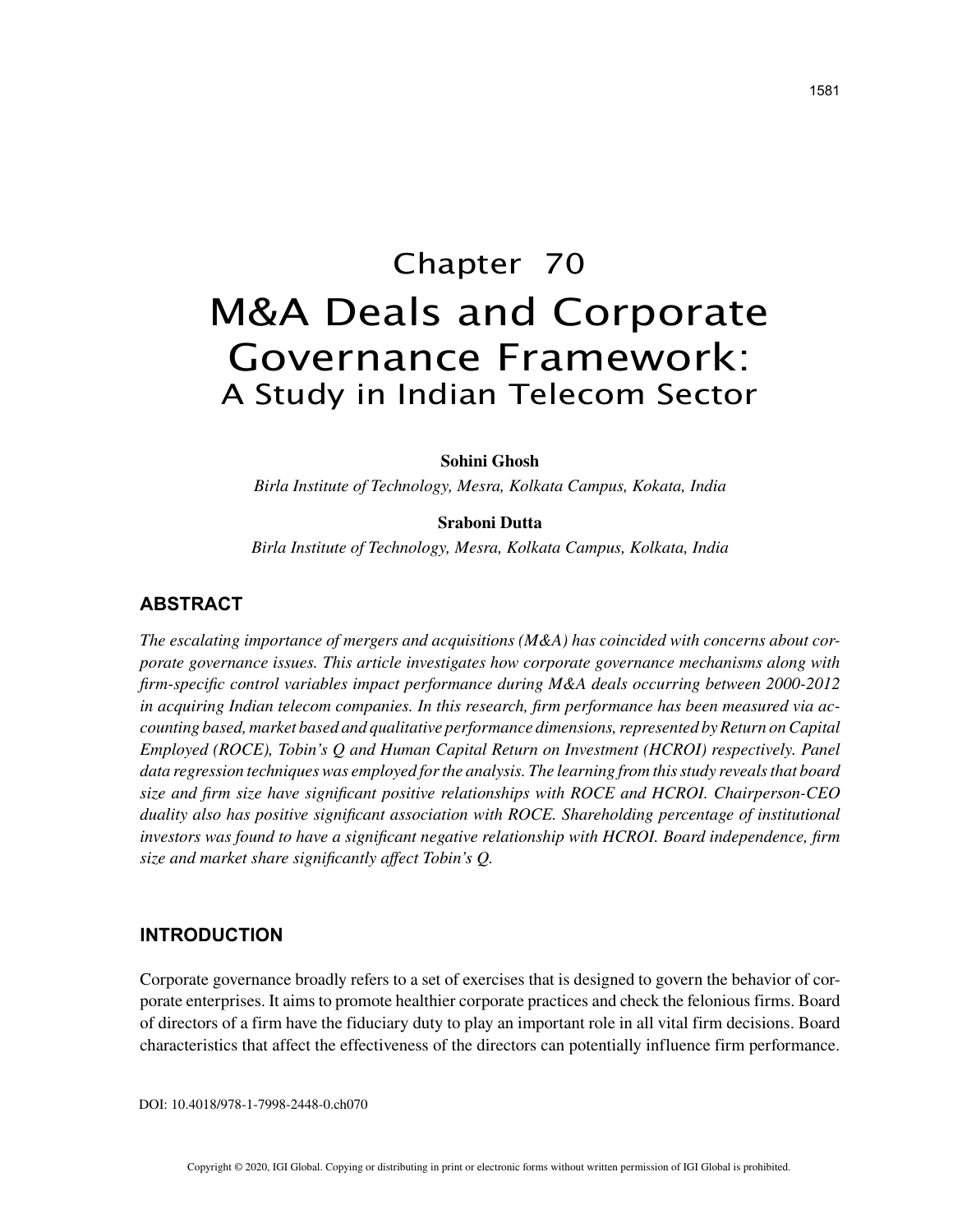Keeping in view the emerging importance of corporate governance mechanisms in determining firm performance, several corporate governance guidelines have been framed worldwide since the 1990s. Some of the noteworthy reports are Cadbury Committee Report (1992), Market Specific Principles-Japan and Germany (1997), Core Principles and Guidelines- USA (April 1998), Hampel Report on Corporate Governance- UK (January 1998), The Sarbanes-Oxley Act – USA (August 2002) and The Higgs Report- UK (January 2003).

The first formal and exhaustive endeavour to evolve a code of corporate governance for Indian companies was undertaken by Securities and Exchange Board of India (SEBI). Thereafter the Ministry of Corporate Affairs recommended changes in diverse areas of corporate audit and governance and highlighted the role of independent directors. SEBI also made recommendations with respect to financial and non-financial disclosures, independent auditing and board oversight of management. Clause 49 of the Listing Agreement issued by SEBI makes it mandatory for the listed firms to disclose their ownership data of promoters and non-promoters separately. The improvement in corporate governance standards in India during the recent years as a result of numerous initiatives undertaken by the government, has been disclosed in the World Bank's Doing Business Report. Over the past decade, India significantly bettered its rank amongst other nations, with respect to protection of investor and minority rights. According to the report, India ranked seventh among all economies surveyed in 2015 and is ahead of several developed economies. Stringent audit and reporting standards as required by the amended Companies Act, 2013 have increased disclosures in India. Moreover, the market regulator SEBI's tightening of the rules relating to protection of minority shareholders' interests along with an escalation of investor activism have resulted in an improved corporate governance environment in India. It is thus needless to say that this constantly evolving governance framework in a developing nation like India draws academic attention towards examining the role of corporate governance mechanism in Indian corporations and its implications thereof.

The other focus area of this paper are mergers and acquisitions (M&As) which have increasingly become an effective tool for corporate restructuring. M&A decisions are critical to the success of corporations as they are instrumental in achieving greater efficiency by exploiting synergies and growth opportunities. These events are noteworthy not only because of the high levels of financial investment involved but also may be due to their failure rates. No more than 50% of M&As attain the level of success initially predicted (Cartwright & Cooper, 1996). The authors feel that it is important to examine if corporate governance mechanism which entails an effective and suitable board structure along with the role of institutional investors can enhance corporate performance and maximise shareholder value consequent to mergers.

The reason for focusing specially on mergers in the Indian telecom sector requires deliberation. Firstly it needs to be pointed out that India is on a growth trajectory resulting in a rapidly emerging and diversified business environment. In 2017, American Foreign Policy Magazine has ranked India sixth amongst eight great powers in the world. According to The World Bank, Indian economy is expected to grow at 7.9% in 2017-18. The germination of this growth can be traced back to the Liberalisation, Privatisation, Globalisation (LPG) model embarked upon by the Indian government in 1991. This has led to a radical transformation in the business scenario of the nation, enabling the Indian firms to grow extensively as well as drawn the attention of the multinational corporations in India as an investment avenue. The United Nations Conference on Trade and Development (UNCTAD) World Investment Report 2016 announced that India has secured the sixth position as the most preferred investment destination nations, attracting largest FDI inflows across the world in 2015. In fact, the Indian service sector received the highest FDI